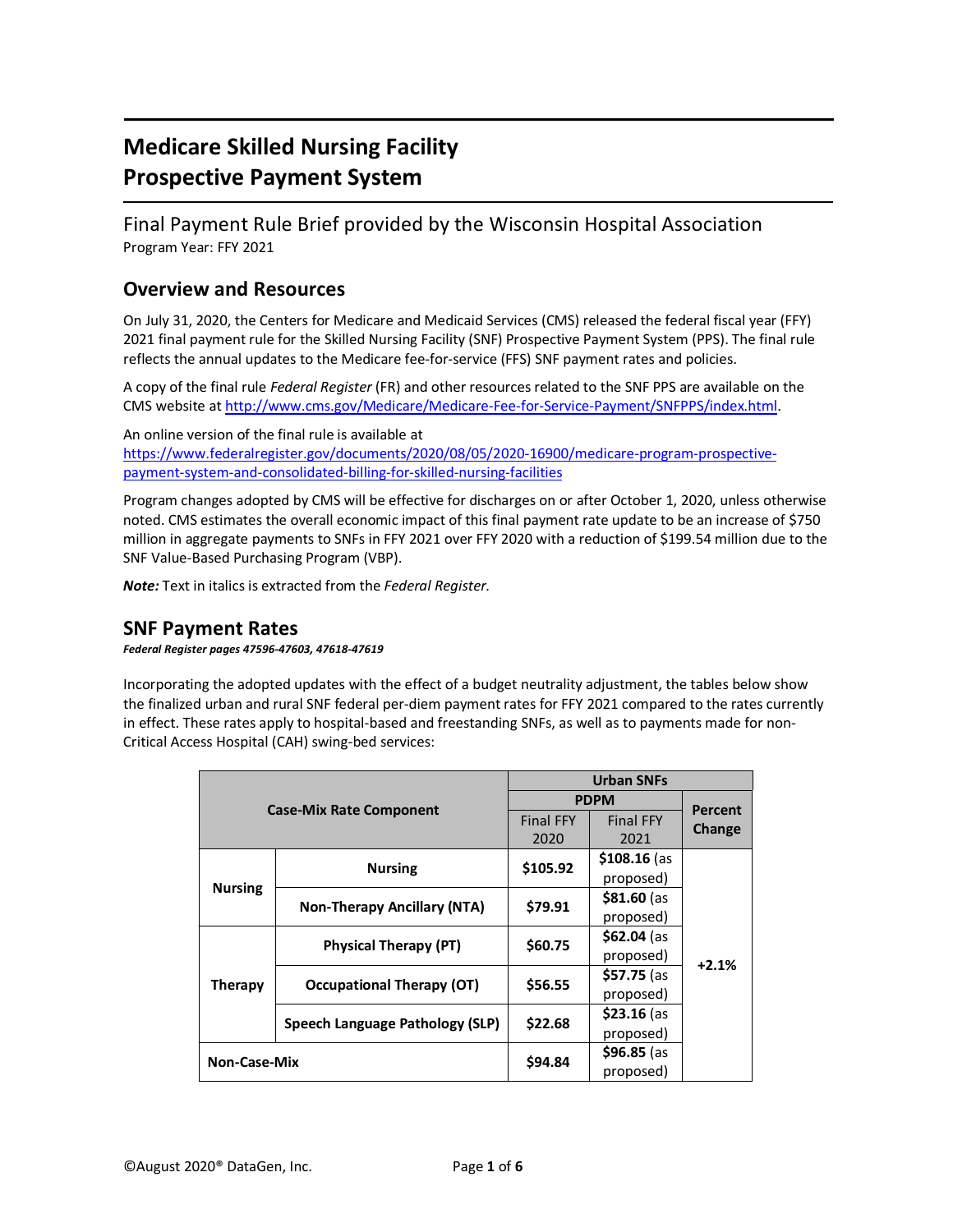|                                           |                                    |                          | <b>Rural SNFs</b>                  |                          |
|-------------------------------------------|------------------------------------|--------------------------|------------------------------------|--------------------------|
| <b>Unadjusted Case-Mix Rate Component</b> |                                    | <b>PDPM</b>              |                                    | <b>Percent</b><br>Change |
|                                           |                                    | <b>Final FFY</b><br>2020 | <b>Final FFY</b><br>2021           |                          |
| <b>Nursing</b>                            | <b>Nursing</b>                     | \$101.20                 | \$103.34 (as<br>proposed)          |                          |
|                                           | <b>Non-Therapy Ancillary (NTA)</b> | \$76.34                  | \$77.96 (as<br>proposed)           |                          |
| <b>Therapy</b>                            | Physical Therapy (PT)              | \$69.25                  | \$70.72 (as<br>proposed)           |                          |
|                                           | Occupational Therapy (OT)          | \$63.60                  | $$64.95$ (as<br>proposed)          | $+2.1%$                  |
|                                           | Speech Language Pathology (SLP)    | \$28.57                  | \$29.18<br>(proposed at<br>\$29.17 |                          |
| <b>Non-Case-Mix</b>                       |                                    | \$96.59                  | \$98.64<br>(proposed at<br>\$98.63 |                          |

The table below provides details of the final updates to the SNF payment rates for FFY 2021:

|                                                                | SNF Rate Final Updates and Budget<br><b>Neutrality Adjustment</b> |
|----------------------------------------------------------------|-------------------------------------------------------------------|
| Marketbasket Update                                            | $+2.2\%$ (proposed at $+2.7\%$ )                                  |
| Affordable Care Act (ACA)-Mandated Productivity Reduction      | -0.0 percentage points (proposed<br>at $-0.4$ ppt)                |
| Wage Index/Labor-Related Share Budget Neutrality (including 5% | 0.9992 (proposed at 0.9986 for                                    |
| Wage Index Reduction Cap Budget Neutrality)                    | WI/LS and 0.9996 for 5% cap)                                      |
| <b>Overall Rate Change</b>                                     | $+2.1%$                                                           |

## **Wage Index, Labor-Related Share, and Revised CBSA Delineations**

*Federal Register pages 47603-47605, 47610-47619*

The wage index, which is used to adjust payment for differences in area wage levels, is applied to the portion of the SNF rates that CMS considers to be labor-related. The labor-related share for FFY 2021 is finalized at 71.3% compared to 70.9% in FFY 2020.

CMS is adopting a wage index and labor-related share budget neutrality factor of 0.9992 for FFY 2021 to ensure that aggregate payments made under the SNF PPS are not greater or less than would otherwise be made if wage adjustments had not changed.

For FFY 2021, CMS finalized its update the Core-Based Statistical Areas (CBSA) for all providers based on the delineations published in the Office of Budget and Management (OMB) Bulletin No. 18-04 released on September 14, 2018. Included in this bulletin are new CBSAs, urban counties that become rural, rural counties that become urban, and existing CBSAs which are split apart or otherwise changed. CMS believes that these delineations better represent current rural and urban areas. As a result, provider wage indexes change depending on which CBSA they are assigned to. In order to alleviate significant losses in revenue, CMS is adopting a 1-year transition period. Adopted delineations will be effective beginning October 1, 2020 and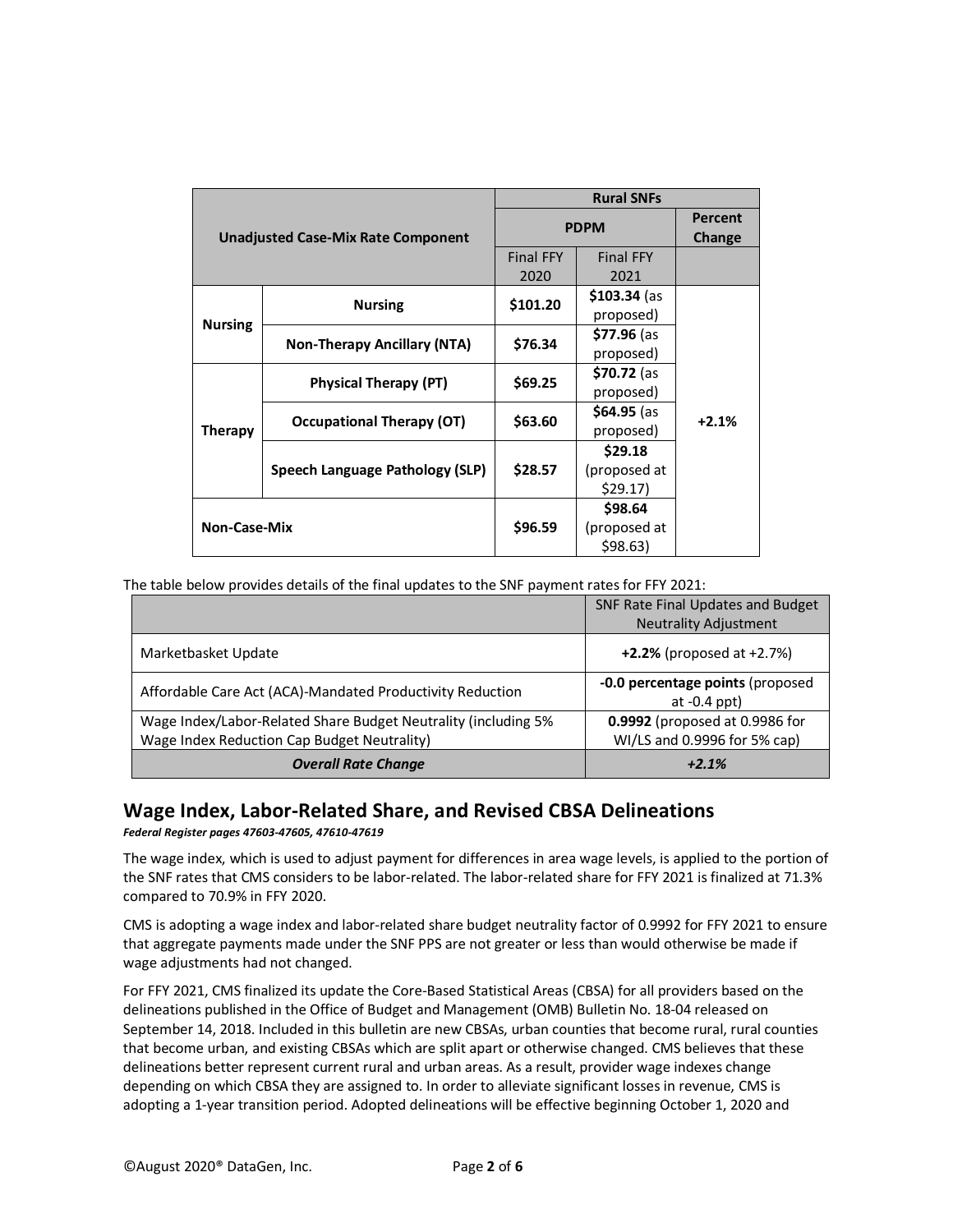include a 5% cap on the reduction of a provider's wage index for FFY 2021 compared to its wage index for FFY 2020, with the full reduction of a provider's wage index beginning in FFY 2022. This transition will be budget neutral and is taken into account in the wage index and labor share budget neutrality factor of 0.9992.

A complete list of the wage indexes adopted for payment in FFY 2021, including new CBSA designations as well as the wage index if the provider was affected by the 5% cap, is available on the CMS website at [http://www.cms.gov/Medicare/Medicare-Fee-for-Service-Payment/SNFPPS/WageIndex.html.](http://www.cms.gov/Medicare/Medicare-Fee-for-Service-Payment/SNFPPS/WageIndex.html) OMB Bulletin 18- 04 can be found a[t https://www.whitehouse.gov/wp-content/uploads/2018/09/Bulletin-18-04.pdf.](https://www.whitehouse.gov/wp-content/uploads/2018/09/Bulletin-18-04.pdf)

The March 6, 2020 OMB Bulletin 20-01 was not issued in time for integration into the rule. This bulletin can be found a[t https://www.whitehouse.gov/wp-content/uploads/2020/03/Bulletin-20-01.pdf.](https://www.whitehouse.gov/wp-content/uploads/2020/03/Bulletin-20-01.pdf) For FFY 2022, CMS intends to propose any updates from this OMB bulletin to further update CBSA delineation.

#### **Case-Mix Adjustment**

#### *Federal Register pages 47600-47603*

CMS uses a classification system to adjust payments to account for the relative resource utilization of different types of patients. The case-mix components of the Patient Driven Payment Model (PDPM) address costs associated with an individual's specific needs and characteristics, while the non-case-mix component addresses consistent costs that are incurred for all residents, such as room and board and various capital-related expenses.

The PDPM classifies each resident into five components (PT, OT, OLP, Nursing, NTA) and provides a single payment based on the sum of these individual characteristics. The payment for each component is calculated by multiplying the CMI for the resident's group by the component federal base payment rate and then by the specific day in the variable per diem adjustment schedule noted below. These payments are added together along with the non-case-mix component payment rate to create a resident's total SNF PPS per diem rate.

The FFY 2021 finalized CMI updates for each component may be found on pages 47602-47603 of the *Federal Register*.

Under the PDPM, CMS uses a variable per diem adjustment to the PT, OT, and NTA components to account for changes in resource utilization over a stay, as detailed below. There are no such adjustments to the SLP and nursing components as resource use tends to remain relatively constant for these components over the course of a SNF stay.

| Variable Per-Diem Adjustment Factors |                          |  |
|--------------------------------------|--------------------------|--|
| and Schedule – PT and OT             |                          |  |
| Medicare Payment Days                | <b>Adjustment Factor</b> |  |
| $1 - 20$                             | 1.00                     |  |
| 21-27                                | 0.98                     |  |
| 28-34                                | 0.96                     |  |
| 35-41                                | 0.94                     |  |
| 42-48                                | 0.92                     |  |
| 49-55                                | 0.90                     |  |
| 56-62                                | 0.88                     |  |
| 63-69                                | 0.86                     |  |
| 70-76                                | 0.84                     |  |
| 77-83                                | 0.82                     |  |
| 84-90                                | 0.80                     |  |
| 91-97                                | 0.78                     |  |
| 98-100                               | 0.76                     |  |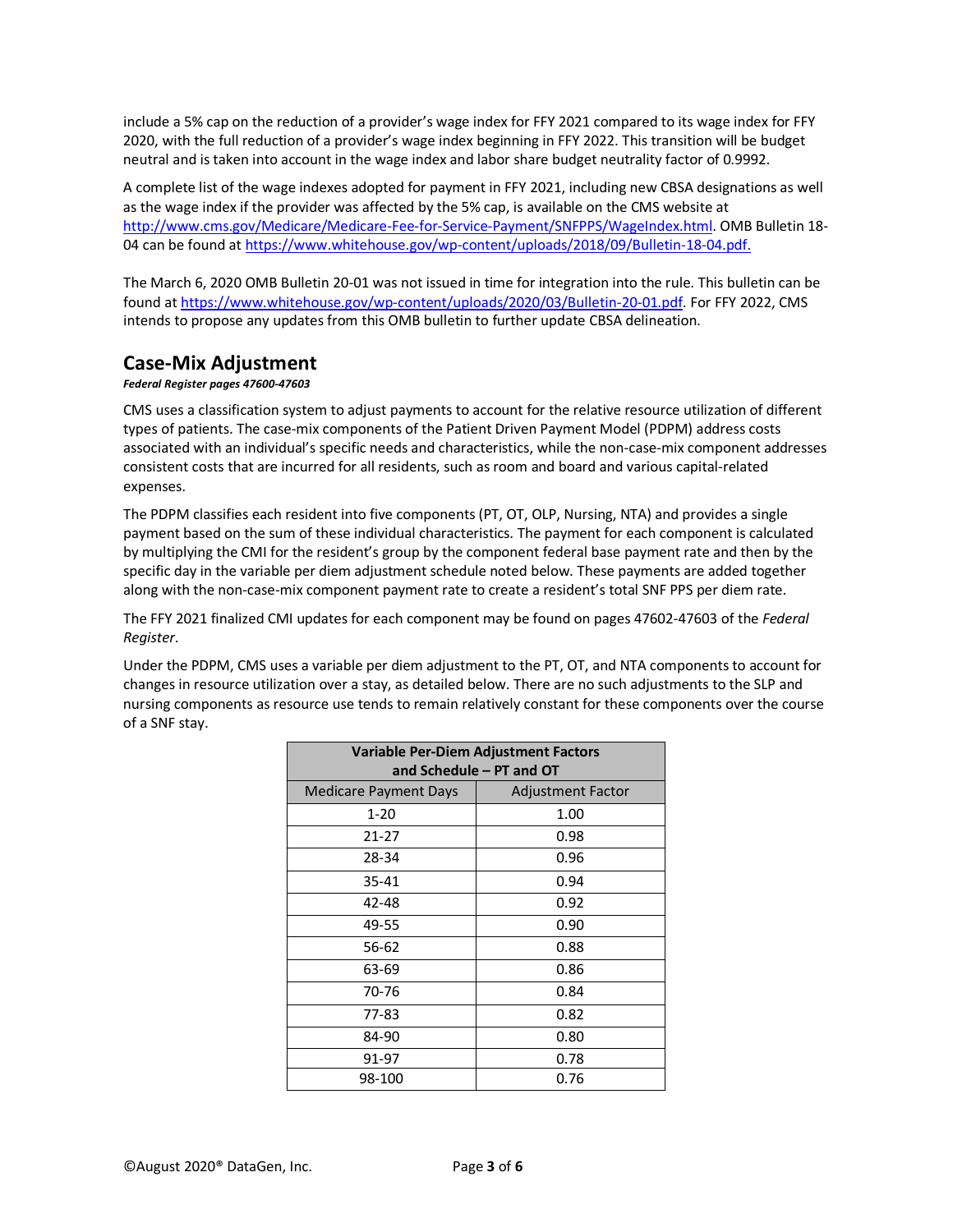| Variable Per-Diem Adjustment Factors<br>and Schedule $-$ NTA |                          |  |
|--------------------------------------------------------------|--------------------------|--|
| <b>Medicare Payment Days</b>                                 | <b>Adjustment Factor</b> |  |
| $1 - 3$                                                      | 3.0                      |  |
| 4-100                                                        | 1 ∩                      |  |

CMS uses a five-day SNF PPS scheduled assessment to classify a resident under the SNF PDPM for the entirety of his or her Part A SNF stay. Facilities will have the option to reclassify residents as appropriate from the initial 5-day classification using an Interim Payment Assessment (IPA) in order to address potential changes in clinical status. The assessment reference date (ARD) for the IPA will be the date the facility chooses to complete the IPA and payment based on the IPA will begin the same day as the ARD. Furthermore, the IPA will not be susceptible to assessment penalties.

| SNF PPS Assessment Schedule under PDPM |                                  |                                    |
|----------------------------------------|----------------------------------|------------------------------------|
| Medicare Minimum Data Set              | Assessment reference date        | Applicable standard Medicare       |
| (MDS) assessment schedule type         |                                  | payment days                       |
|                                        |                                  | All covered Part A days until Part |
| Initial Scheduled PPS Assessment       | Days 1-8                         | A discharge (unless IPA is         |
|                                        |                                  | completed)                         |
|                                        |                                  | ARD of the assessment through      |
| Interim Payment Assessment<br>(IPA)    | Date IPA is completed            | Part A discharge (unless another   |
|                                        |                                  | IPA assessment is completed)       |
|                                        | PPS Discharge: Equal to the End  |                                    |
| PPS Discharge Assessment               | Date of the Most Recent Medicare | N/A                                |
|                                        | Stay (A2400C) or End Date        |                                    |

Since the PDPM policy includes variable per diem adjustments CMS implemented an interrupted stay policy. This policy discourages a SNF from discharging a resident and then readmitting the resident shortly thereafter to reset the resident's variable per diem adjustment schedule to maximize payment rates for that resident. CMS' interrupted stay policy is as follows:

- In cases where a resident is discharged from a SNF and returns to the same SNF by 12:00am at the end of the third day of the interruption window (defined below); the resident's stay would be treated as a continuation of the previous stay for purposes of both resident classification and the variable per diem adjustment schedule; or
- In cases where the resident's absence from the SNF exceeds the 3-day interruption window, or in any case where the resident is readmitted to a different SNF, the readmissions would be treated as a new stay, in which the resident would receive a new 5-day assessment upon admission and the variable per diem adjustment schedule for that resident would reset to Day 1. The only relevant factors in determining if the interrupted stay policy would apply are the number of days between the residents discharge from a SNF and subsequent readmission to a SNF, and whether the resident is readmitted back to the same SNF or a different SNF.

CMS defines the interruption window as the 3-day period starting with the calendar day of discharge and additionally including the 2 immediately following calendar days.

### **SNF Value-Based Purchasing Program**

*Federal Register pages 47605, 47624-47627*

**Background:** For FFYs 2019 and beyond, CMS is required by the Protecting Access to Medicare Act of 2014 (PAMA) to utilize a VBP (Value-Based Purchasing) program for SNFs under which value-based incentive payments are made to the SNFs. CMS withholds 2% of SNFs' fee-for-service Part A Medicare payments to fund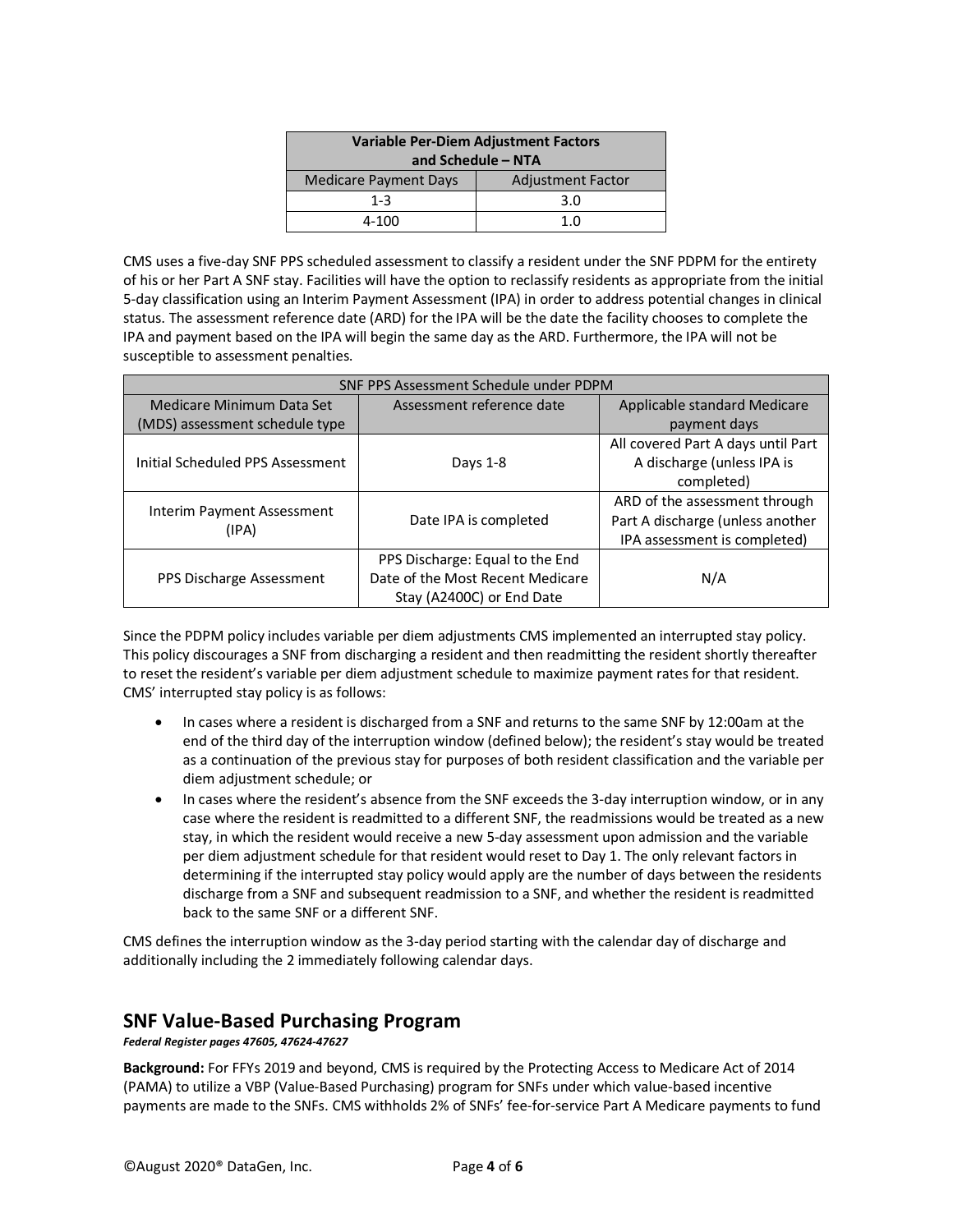the program. CMS redistributes between 50% and 70% of the withheld payments to SNFs as incentive payments based on the quality of care they provide to Medicare beneficiaries, as measured by a hospital readmissions measure.

CMS will calculate rates for the sole SNF VBP measure, Skilled Nursing Facility 30-Day All-Cause Readmission Measure (SNFRM), using one year of data for each of the baseline and performance periods. The baseline and performance periods for each program year for FFYs 2022+ are set to the following one year period for each of the baseline and performance periods from the prior program year.

CMS will use the following baseline and performance periods for the FFY 2023 program year:

| <b>Baseline period</b> | <b>Performance Period</b> | <b>Payment Period</b> |
|------------------------|---------------------------|-----------------------|
| October 1, 2018-       | October 1, 2020 -         | <b>FFY 2023</b>       |
| September 30, 2019     | September 30, 2021        |                       |

In this FFY 2021 final rule, CMS is adopting the following performance standards for the SNFRM measure for the FFY 2023 program year, based on the most recent available data:

| <b>Measure ID</b> | <b>Adopted Performance Standards</b> |  |
|-------------------|--------------------------------------|--|
|                   | <b>Achievement threshold</b>         |  |
|                   | 0.79270 (proposed at 0.79025)        |  |
| <b>SNFRM</b>      | <b>Benchmark</b>                     |  |
|                   | 0.83028 (proposed at 0.82917)        |  |

In the FFY 2017 final rule, CMS finalized that they will replace the SNFRM measure in the SNF VBP Program with the SNF 30-Day Potentially Preventable Readmission measure (SNFPPR) as soon as is practical.

The SNFPPR is one of two potentially preventable readmission measures which apply to the SNF setting, the other being the "Potentially Preventable 30-Day Post-Discharge Readmission Measure" currently in use under the SNF QRP program. As the SNFPPR uses a 30-day post-hospital discharge window, rather than the 30-day post-SNF discharge window used under SNF QRP, CMS will attempt to reduce confusion between the two measures by renaming the SNFPPR to "Skilled Nursing Facility Potentially Preventable Readmissions after Hospital Discharge." This name update was adopted in this final rule.

CMS intends to submit the renamed measure to the National Quality Forum (NQF) for endorsement review during the fall 2021 cycle and will develop transition to include the SNFPPR measure into the SNF VBP.

#### Codifying and Amending Previously Adopted VBP Proposals

#### *Federal Register pages 47625-47627*

CMS is adopting its proposal to codify and/or amend the following previously adopted VBP policies:

- the performance standards correction policy finalized in the FFY 2019 SNF FR (*Federal Register pages 39,276-39,277)* to be codified in the SNF VBP by amending the definition of "Performance standards" at § 413.338(a)(9);
- the data suppression policy for low-volume SNF performance information found in the FFY 2020 SNF Final Rule (*Federal Register pages 38,823-38,824*) to be codified in the SNF VBP at § 413.338(e)(3)(i), (ii), and (iii);
- the two-phase review and corrections process for public display of SNF quality measure data and performance information found in the FFY 2017 SNF final rule (*Federal Register pages 52,007-52,009)* as well as adopting the 30-day deadline for Phase One review and corrections to the baseline period quality measure report typically issued in December to align the deadline timeframes; both to be codified by amending the ''Confidential feedback reports and public reporting'' paragraph in the SNF VBP at § 413.338(e)(1); and
- amending the policy to make SNF VBP performance information available to the public on the Nursing Home Compare website finalized in the FFY 2018 SNF FR (*Federal Register pages 36,622-36,623)*, at §